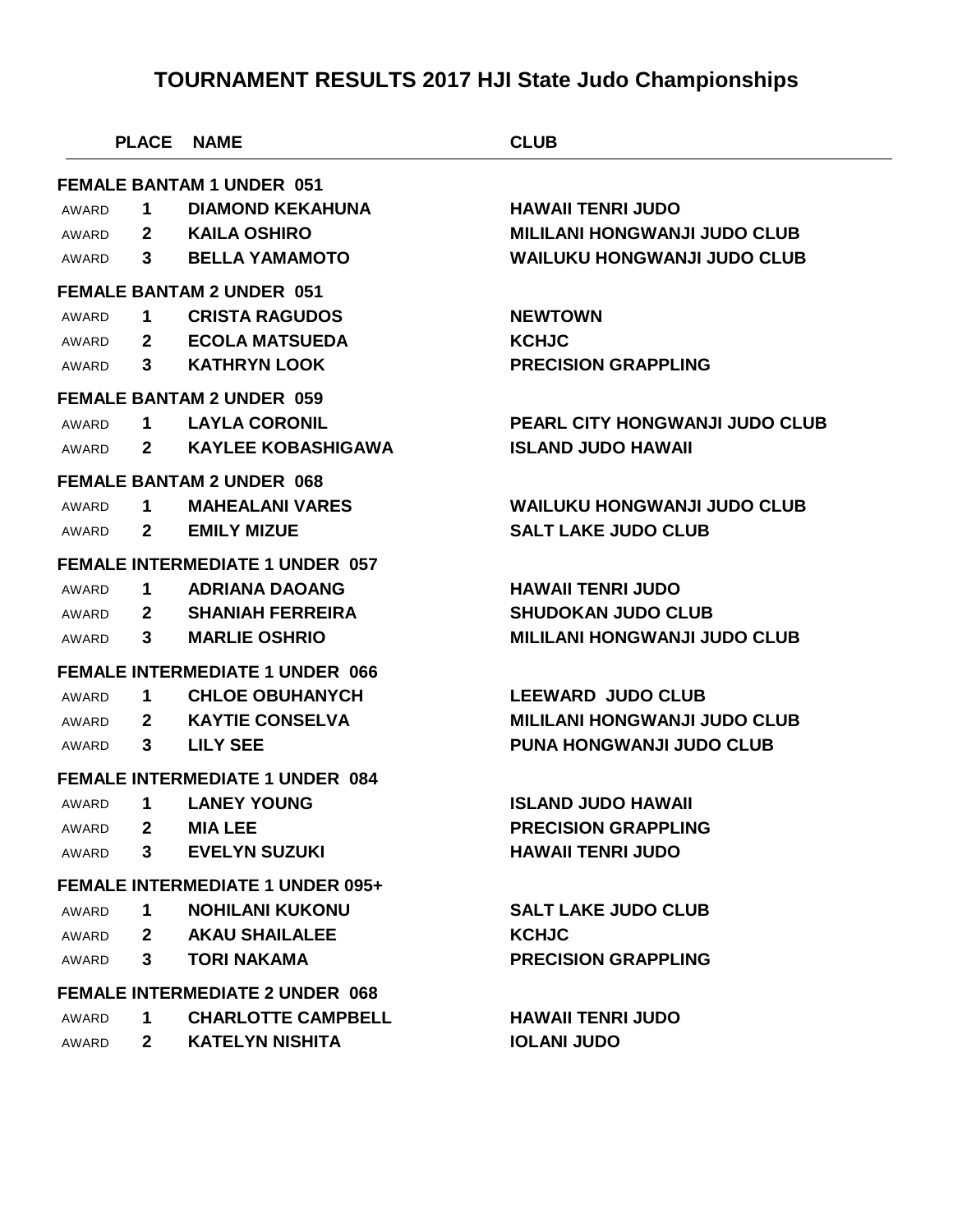|                                        | <b>PLACE</b>   | <b>NAME</b>                             | <b>CLUB</b>                         |  |
|----------------------------------------|----------------|-----------------------------------------|-------------------------------------|--|
| <b>FEMALE INTERMEDIATE 2 UNDER 075</b> |                |                                         |                                     |  |
| AWARD                                  | 1              | <b>MONICA REYES</b>                     | <b>HAWAII JUDO ACADEMY</b>          |  |
| AWARD                                  | $\mathbf{2}$   | <b>ANGELINA DAOANG</b>                  | <b>HAWAII TENRI JUDO</b>            |  |
| AWARD                                  | 3              | <b>KAITLYN FONG</b>                     | <b>SALT LAKE JUDO CLUB</b>          |  |
|                                        |                | <b>FEMALE INTERMEDIATE 2 UNDER 084</b>  |                                     |  |
| AWARD                                  | 1              | <b>ELLE MIZUE</b>                       | <b>SALT LAKE JUDO CLUB</b>          |  |
|                                        |                | <b>FEMALE INTERMEDIATE 2 UNDER 092</b>  |                                     |  |
| AWARD                                  | 1              | <b>KAYLA SHOTA</b>                      | <b>SALT LAKE JUDO CLUB</b>          |  |
| AWARD                                  | $2^{\circ}$    | <b>SAMANTHA IHA</b>                     | <b>SALT LAKE JUDO CLUB</b>          |  |
| AWARD                                  | $3^{\circ}$    | <b>KAIPO AKIOKA</b>                     | <b>WADOKAN JUDO ASSOCIATION</b>     |  |
|                                        |                | <b>FEMALE INTERMEDIATE 2 UNDER 117</b>  |                                     |  |
| AWARD                                  | 1              | <b>CAELIN BALANSAG</b>                  | <b>HAWAII TENRI JUDO</b>            |  |
| AWARD                                  | $\mathbf{2}$   | <b>NANEA KRAFFT</b>                     | <b>MILILANI JUDO ACADEMY</b>        |  |
| AWARD                                  | 3 <sup>1</sup> | <b>NADIA WOOD</b>                       | <b>MILILANI JUDO ACADEMY</b>        |  |
|                                        |                | <b>FEMALE INTERMEDIATE 2 UNDER 117+</b> |                                     |  |
| AWARD                                  | 1              | <b>ASHLEE SAKAMOTO</b>                  | <b>AIEA HONGWANJI</b>               |  |
| AWARD                                  | $\mathbf{2}$   | <b>MADISON FATU</b>                     | <b>LEEWARD JUDO CLUB</b>            |  |
|                                        |                | <b>FEMALE JUVENILE A UNDER 088</b>      |                                     |  |
| AWARD                                  | 1              | <b>ERIN HIKIJI</b>                      | <b>MILILANI HONGWANJI JUDO CLUB</b> |  |
| AWARD                                  | $\mathbf{2}$   | <b>TRISTAN NITTA</b>                    | <b>HAWAII JUDO ACADEMY</b>          |  |
|                                        |                | <b>FEMALE JUVENILE A UNDER 097</b>      |                                     |  |
| AWARD                                  | 1              | <b>VICTORIANA KIM</b>                   | <b>MILILANI HONGWANJI JUDO CLUB</b> |  |
| AWARD                                  | $\mathbf{2}$   | <b>MADISON LAU</b>                      | <b>BETSUIN</b>                      |  |
|                                        |                | <b>FEMALE JUVENILE A UNDER 117</b>      |                                     |  |
| AWARD                                  | 1              | <b>MAKENA ABE</b>                       | <b>HAWAII TENRI JUDO</b>            |  |
| AWARD                                  | 2 <sup>1</sup> | <b>JENNIFER KIMURA</b>                  | <b>MANOA JUDO CLUB</b>              |  |
| AWARD                                  | $3^{\circ}$    | <b>NALANI WOODS</b>                     | <b>KCHJC</b>                        |  |
| <b>FEMALE JUVENILE A UNDER 128</b>     |                |                                         |                                     |  |
| AWARD                                  | 1.             | <b>MARISA IHA</b>                       | <b>SALT LAKE JUDO CLUB</b>          |  |
| AWARD                                  | $\mathbf{2}$   | <b>SHELBY SOMA</b>                      | <b>ISLAND JUDO HAWAII</b>           |  |
| <b>FEMALE JUVENILE A UNDER 141</b>     |                |                                         |                                     |  |
| AWARD                                  | 1              | <b>JESSICA DIXON</b>                    | <b>HAWAII TENRI JUDO</b>            |  |
| AWARD                                  | $\mathbf{2}$   | <b>MANDY TANAKA</b>                     | <b>AIEA HONGWANJI</b>               |  |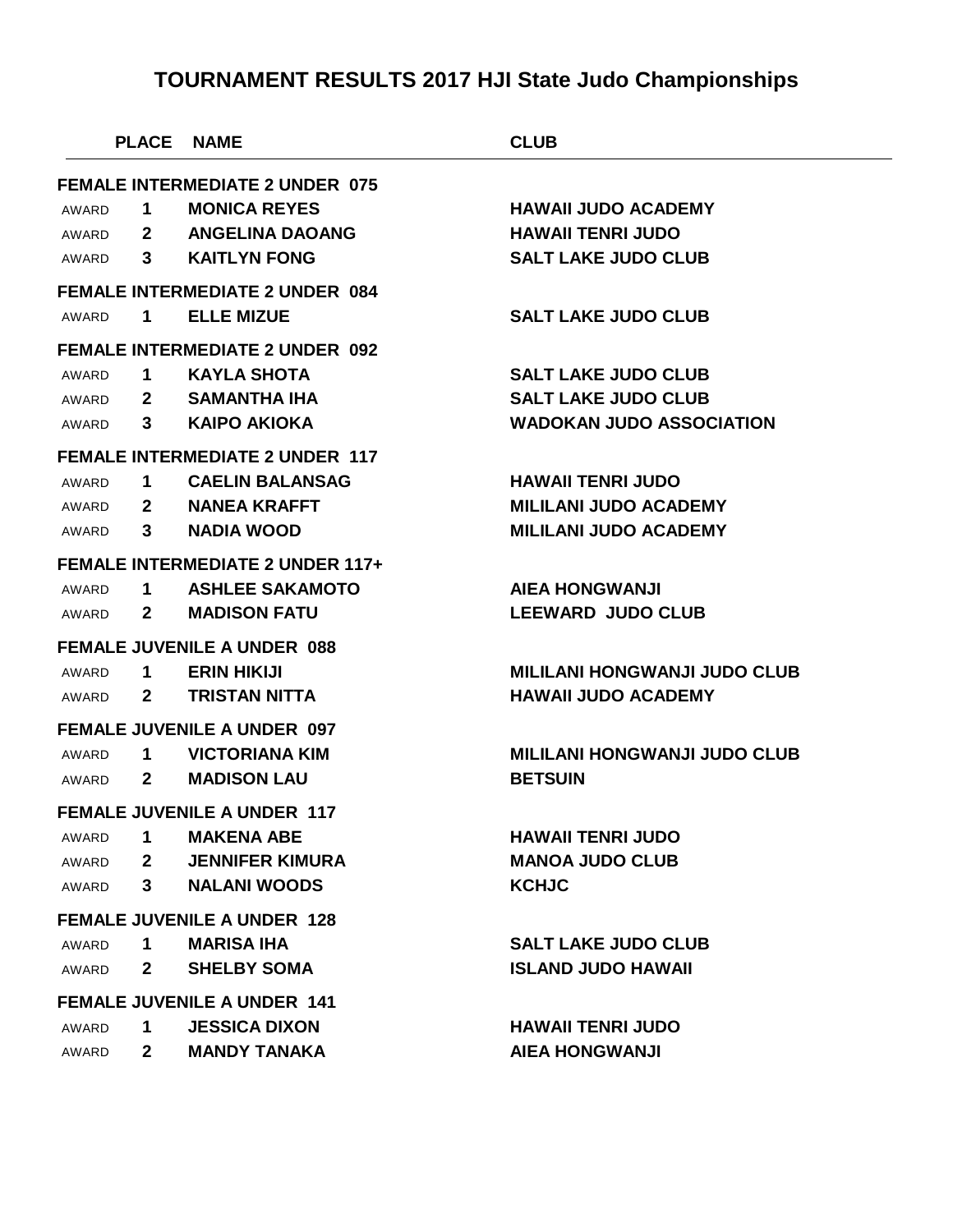|                                      | <b>PLACE</b> | <b>NAME</b>                        | <b>CLUB</b>                           |  |
|--------------------------------------|--------------|------------------------------------|---------------------------------------|--|
|                                      |              | <b>FEMALE JUVENILE B UNDER 106</b> |                                       |  |
| AWARD                                | 1            | <b>PRECIOUS TAMPOS</b>             | <b>PEARL CITY HONGWANJI JUDO CLUB</b> |  |
| AWARD                                | $\mathbf{2}$ | <b>RAELYN AI-YONEDA</b>            | <b>HILO HONGWANJI</b>                 |  |
|                                      |              | <b>FEMALE JUVENILE C UNDER 106</b> |                                       |  |
| AWARD                                | 1            | <b>TASIA MATSUDA</b>               | <b>WAILUKU HONGWANJI JUDO CLUB</b>    |  |
|                                      |              |                                    |                                       |  |
|                                      |              | <b>FEMALE SENIOR UNDER 172</b>     |                                       |  |
| AWARD                                | $\mathbf 1$  | <b>NINA SEOANE</b>                 | <b>PEARL CITY HONGWANJI JUDO CLUB</b> |  |
| AWARD                                | $2^{\circ}$  | <b>TIARA KAYE</b>                  | <b>AIEA HONGWANJI</b>                 |  |
|                                      |              | <b>MALE BANTAM 1 UNDER 051</b>     |                                       |  |
| AWARD                                | $\mathbf 1$  | <b>SHANE SORIANO</b>               | <b>HAWAII JUDO ACADEMY</b>            |  |
| AWARD                                | $\mathbf{2}$ | <b>JAARON SATO</b>                 | <b>HAWAII TENRI JUDO</b>              |  |
| AWARD                                | 3            | <b>KENJI CONSELVA</b>              | <b>MILILANI HONGWANJI JUDO CLUB</b>   |  |
|                                      |              | <b>MALE BANTAM 1 UNDER 062</b>     |                                       |  |
| AWARD                                | 1            | <b>JIMMY JR PASCUA</b>             | <b>MILILANI YMCA</b>                  |  |
| AWARD                                | $\mathbf{2}$ | <b>PHOENIX LEE</b>                 | <b>HAWAII TENRI JUDO</b>              |  |
| AWARD                                | 3            | <b>NIGEL SARMIENTO</b>             | PEARL CITY HONGWANJI JUDO CLUB        |  |
|                                      |              | <b>MALE BANTAM 2 UNDER 051</b>     |                                       |  |
| AWARD                                | 1            | <b>KEISO HIROHATA</b>              | <b>HAWAII TENRI JUDO</b>              |  |
| AWARD                                | $2^{\circ}$  | <b>ELI OSHIRO</b>                  | <b>LEEWARD JUDO CLUB</b>              |  |
| AWARD                                | 3            | <b>NOAH MEDLOCK</b>                | <b>PEARL CITY HONGWANJI JUDO CLUB</b> |  |
|                                      |              | <b>MALE BANTAM 2 UNDER 059</b>     |                                       |  |
| AWARD                                | 1            | <b>MAVERICK SANCHEZ</b>            | <b>HAWAII JUDO ACADEMY</b>            |  |
| AWARD                                | $\mathbf{2}$ | <b>COLE FUKUDA</b>                 | <b>HAWAII TENRI JUDO</b>              |  |
| AWARD                                | 3            | <b>BLAKE YAMADA</b>                | <b>HAWAII TENRI JUDO</b>              |  |
|                                      |              | <b>MALE BANTAM 2 UNDER 068</b>     |                                       |  |
| AWARD                                | $\mathbf 1$  | <b>JOHN DOLD</b>                   | <b>MANOA JUDO CLUB</b>                |  |
| AWARD                                | $\mathbf{2}$ | <b>JESSE KASHIWABARA</b>           | <b>HAWAII JUDO ACADEMY</b>            |  |
| AWARD                                |              | 3 XAVIER SAWA                      | <b>MILILANI HONGWANJI JUDO CLUB</b>   |  |
| <b>MALE BANTAM 2 UNDER 077+</b>      |              |                                    |                                       |  |
| AWARD                                | $\mathbf 1$  | <b>KAIMALU KUKONU</b>              | <b>SALT LAKE JUDO CLUB</b>            |  |
| AWARD                                |              | 2 KORION WILLIAMS                  | <b>SHOBUKAN JUDO CLUB</b>             |  |
| AWARD                                | $3^{\circ}$  | <b>NICHOLAS NISHIMURA</b>          | <b>LEEWARD JUDO CLUB</b>              |  |
| <b>MALE INTERMEDIATE 1 UNDER 057</b> |              |                                    |                                       |  |
| AWARD                                | $\mathbf 1$  | <b>RONSON MURILLO</b>              | <b>HAWAII TENRI JUDO</b>              |  |
| AWARD                                | $\mathbf{2}$ | BRAYDEN NAKAMURA                   | <b>MILILANI HONGWANJI JUDO CLUB</b>   |  |
| AWARD                                | $3^{\circ}$  | <b>CHRISTIAN KANESHIRO</b>         | <b>SOGORO JUDO CLUB</b>               |  |
|                                      |              |                                    |                                       |  |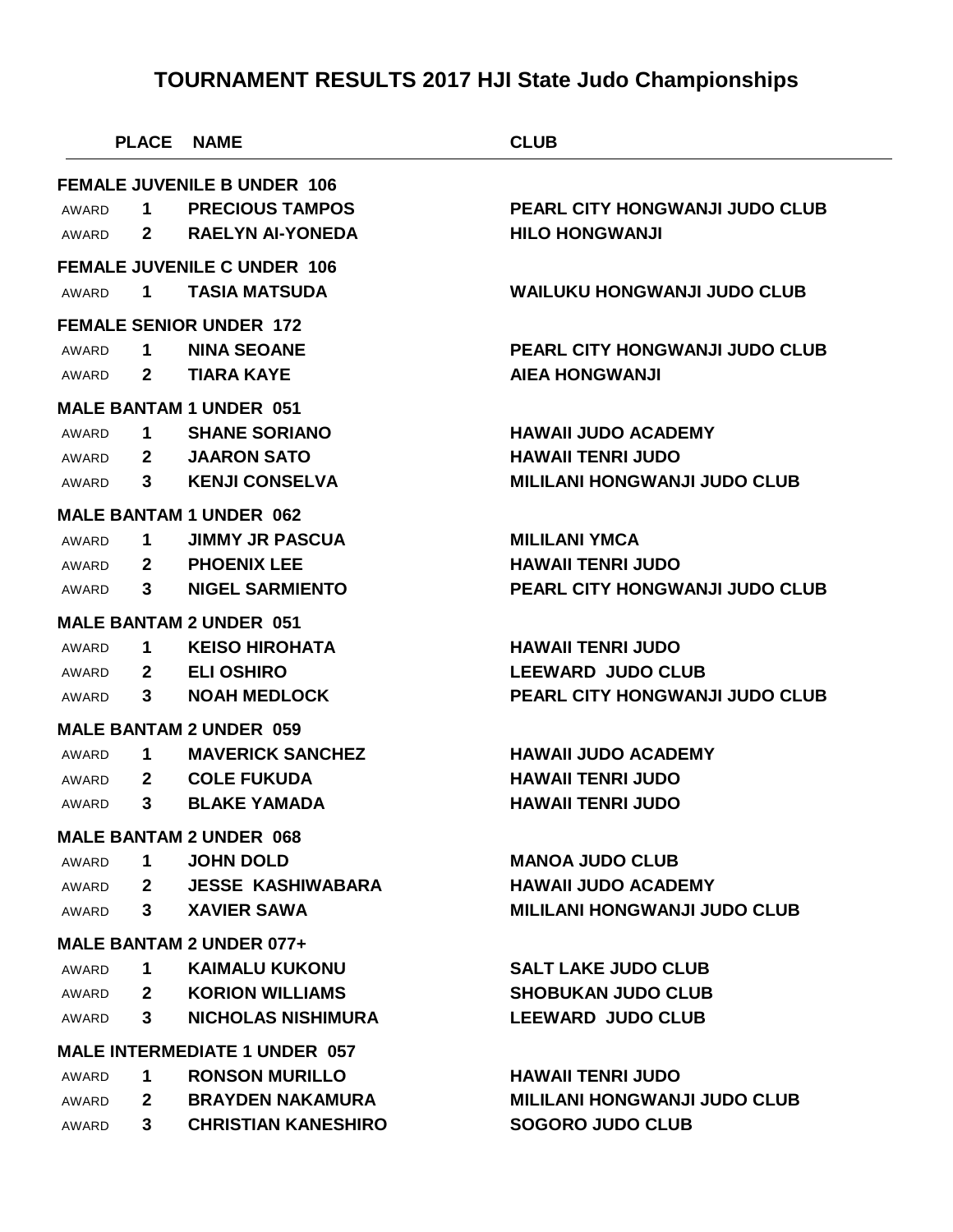|                                      | <b>PLACE</b> | <b>NAME</b>                           | <b>CLUB</b>                           |  |
|--------------------------------------|--------------|---------------------------------------|---------------------------------------|--|
| <b>MALE INTERMEDIATE 1 UNDER 066</b> |              |                                       |                                       |  |
| AWARD                                | 1            | <b>CADEN GUEVARA</b>                  | <b>HAWAII JUDO ACADEMY</b>            |  |
| AWARD                                | $\mathbf{2}$ | <b>KAIDEN SHOTA</b>                   | <b>SALT LAKE JUDO CLUB</b>            |  |
| AWARD                                | $3^{\circ}$  | <b>DRAEZYN TANAKA</b>                 | <b>HAWAII TENRI JUDO</b>              |  |
|                                      |              | <b>MALE INTERMEDIATE 1 UNDER 075</b>  |                                       |  |
| AWARD                                | 1            | <b>COHL OTSUKA-BENCE</b>              | <b>HAWAII TENRI JUDO</b>              |  |
| AWARD                                |              | 2 KYLER CHING                         | <b>HAWAII TENRI JUDO</b>              |  |
| AWARD                                | $3^{\circ}$  | <b>GAVIN BUELOW</b>                   | <b>HAWAII TENRI JUDO</b>              |  |
|                                      |              | <b>MALE INTERMEDIATE 1 UNDER 084</b>  |                                       |  |
| AWARD                                | 1            | <b>KOTA HASE</b>                      | <b>HAWAII TENRI JUDO</b>              |  |
| AWARD                                |              | 2 KOU HIROHATA                        | <b>HAWAII TENRI JUDO</b>              |  |
| AWARD                                | $3^{\circ}$  | <b>PARKER SULLIVAN</b>                | <b>PRECISION GRAPPLING</b>            |  |
|                                      |              | <b>MALE INTERMEDIATE 1 UNDER 095</b>  |                                       |  |
| AWARD                                | 1.           | <b>JONATHAN TERAMOTO</b>              | <b>MILILANI HONGWANJI JUDO CLUB</b>   |  |
| AWARD                                | $\mathbf{2}$ | <b>JAKE ONOYE</b>                     | <b>MILILANI JUDO ACADEMY</b>          |  |
| AWARD                                | $3^{\circ}$  | <b>ELI MIZUE</b>                      | <b>SALT LAKE JUDO CLUB</b>            |  |
|                                      |              | <b>MALE INTERMEDIATE 1 UNDER 095+</b> |                                       |  |
| AWARD                                | $\mathbf 1$  | <b>KAIWA HO</b>                       | <b>WAILUKU HONGWANJI JUDO CLUB</b>    |  |
| AWARD                                |              | 2 AKAU ZYAN                           | <b>KCHJC</b>                          |  |
| AWARD                                | $3^{\circ}$  | <b>ALAKA'I CHANG</b>                  | <b>SHOBUKAN JUDO CLUB</b>             |  |
|                                      |              | <b>MALE INTERMEDIATE 2 UNDER 068</b>  |                                       |  |
| AWARD                                | 1            | <b>JOSHUA FRIAS</b>                   | <b>HAWAII TENRI JUDO</b>              |  |
| AWARD                                | $\mathbf{2}$ | <b>LANDON IMAMURA</b>                 | PEARL CITY HONGWANJI JUDO CLUB        |  |
| AWARD                                | 3            | <b>AIDEN KIM</b>                      | <b>SOGORO JUDO CLUB</b>               |  |
|                                      |              | <b>MALE INTERMEDIATE 2 UNDER 075</b>  |                                       |  |
| AWARD                                | 1            | <b>LOGAN LAU</b>                      | <b>HAWAII TENRI JUDO</b>              |  |
| AWARD                                | $\mathbf{2}$ | <b>RYKER SHIMABUKURO</b>              | <b>ISLAND JUDO HAWAII</b>             |  |
| AWARD                                | $3^{\circ}$  | <b>KEN HIROHATA</b>                   | <b>HAWAII TENRI JUDO</b>              |  |
| <b>MALE INTERMEDIATE 2 UNDER 084</b> |              |                                       |                                       |  |
| AWARD                                | 1            | <b>TEAGEN SALVADOR</b>                | <b>HAWAII JUDO ACADEMY</b>            |  |
| AWARD                                |              | 2 KAI JULIANO                         | <b>PEARL CITY HONGWANJI JUDO CLUB</b> |  |
| AWARD                                | $3^{\circ}$  | <b>THOR GUERRERO</b>                  | <b>HAWAII JUDO ACADEMY</b>            |  |
| <b>MALE INTERMEDIATE 2 UNDER 092</b> |              |                                       |                                       |  |
| AWARD                                | 1            | <b>TYLER YOSHIYAMA</b>                | <b>HILO HONGWANJI</b>                 |  |
| AWARD                                | $\mathbf{2}$ | <b>DARIEUS PAVAO</b>                  | <b>PEARL CITY HONGWANJI JUDO CLUB</b> |  |
| AWARD                                | 3            | <b>LIAM WILSON</b>                    | <b>SHUDOKAN JUDO CLUB</b>             |  |
|                                      |              |                                       |                                       |  |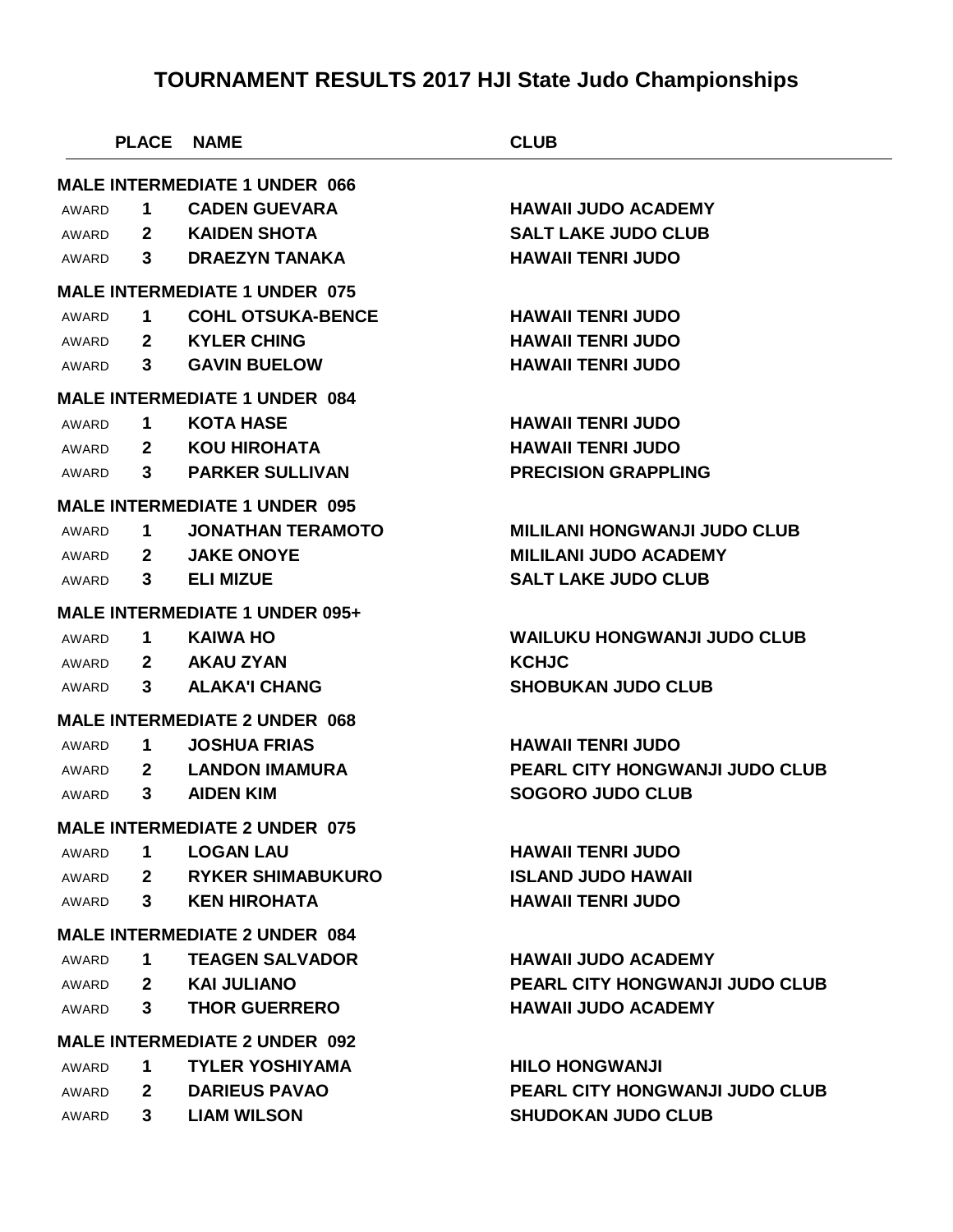|       | <b>PLACE</b> | <b>NAME</b>                           | <b>CLUB</b>                         |
|-------|--------------|---------------------------------------|-------------------------------------|
|       |              | <b>MALE INTERMEDIATE 2 UNDER 106</b>  |                                     |
| AWARD | 1            | <b>XANDER EROLIN</b>                  | <b>MILILANI HONGWANJI JUDO CLUB</b> |
| AWARD | $\mathbf{2}$ | <b>PAXTON NOUCHI</b>                  | <b>BOYS AND GIRLS CLUB</b>          |
| AWARD | $3^{\circ}$  | <b>JUSTYCE MERCADO</b>                | <b>ISLAND JUDO HAWAII</b>           |
|       |              | <b>MALE INTERMEDIATE 2 UNDER 117+</b> |                                     |
| AWARD | 1            | <b>SALANGDRON RODSTAN</b>             | <b>KCHJC</b>                        |
| AWARD | $\mathbf{2}$ | <b>BRADY LEE</b>                      | <b>PRECISION GRAPPLING</b>          |
| AWARD | 3            | <b>ESEKIEL HIGA</b>                   | <b>MANOA JUDO CLUB</b>              |
|       |              | <b>MALE JUVENILE A UNDER 088</b>      |                                     |
| AWARD | 1            | KADEN KOBASHIGAWA                     | <b>ISLAND JUDO HAWAII</b>           |
| AWARD | $\mathbf{2}$ | <b>BRENDAN SEKULICH</b>               | <b>PRECISION GRAPPLING</b>          |
| AWARD | 3            | <b>BRENDEN HANADA</b>                 | <b>MAKAWAO HONGWANJI JUDO CLUB</b>  |
|       |              | <b>MALE JUVENILE A UNDER 097</b>      |                                     |
| AWARD | 1            | <b>RAMOS SUZUKI</b>                   | <b>HAWAII TENRI JUDO</b>            |
| AWARD | $\mathbf{2}$ | <b>NOAH FRASCO</b>                    | <b>HAWAII TENRI JUDO</b>            |
| AWARD | 3            | <b>JORDAN MORIFUJI</b>                | <b>MILILANI YMCA</b>                |
|       |              | <b>MALE JUVENILE A UNDER 106</b>      |                                     |
| AWARD | 1            | <b>MATHEW NAKAMA</b>                  | <b>PRECISION GRAPPLING</b>          |
| AWARD | $\mathbf{2}$ | <b>KEANE ESCABA</b>                   | <b>SALT LAKE JUDO CLUB</b>          |
| AWARD | 3            | <b>JAYCE KAMIMURA</b>                 | <b>HAWAII TENRI JUDO</b>            |
|       |              | <b>MALE JUVENILE A UNDER 117</b>      |                                     |
| AWARD | 1            | <b>JASEN WADA</b>                     | <b>HAWAII JUDO ACADEMY</b>          |
| AWARD | $\mathbf{2}$ | <b>MATTHEW OKUDA</b>                  | <b>SHUDOKAN JUDO CLUB</b>           |
| AWARD | 3            | <b>KADE OKURA</b>                     | <b>HAWAII TENRI JUDO</b>            |
|       |              | <b>MALE JUVENILE A UNDER 128</b>      |                                     |
| AWARD |              | 1 AKAU ZETH                           | <b>KCHJC</b>                        |
| AWARD |              | <b>2</b> ADEN JOHNSON                 | <b>MAKAWAO HONGWANJI JUDO CLUB</b>  |
|       |              | <b>MALE JUVENILE A UNDER 141+</b>     |                                     |
| AWARD | $\mathbf 1$  | KAINALU NOSAKA                        | <b>HILO HONGWANJI</b>               |
| AWARD |              | 2 CADEN PASA                          | <b>SHUDOKAN JUDO CLUB</b>           |
| AWARD |              | 3 BRYCEN HANADA                       | <b>MAKAWAO HONGWANJI JUDO CLUB</b>  |
|       |              | <b>MALE JUVENILE B UNDER 112</b>      |                                     |
| AWARD | $\mathbf 1$  | <b>ROBERT FRIAS</b>                   | <b>HAWAII TENRI JUDO</b>            |
| AWARD | $2^{\circ}$  | KOLBY NAMNAMA                         | <b>SHUDOKAN JUDO CLUB</b>           |
| AWARD | $3^{\circ}$  | <b>BRAYDEN KAMIMURA</b>               | <b>HAWAII TENRI JUDO</b>            |
|       |              |                                       |                                     |